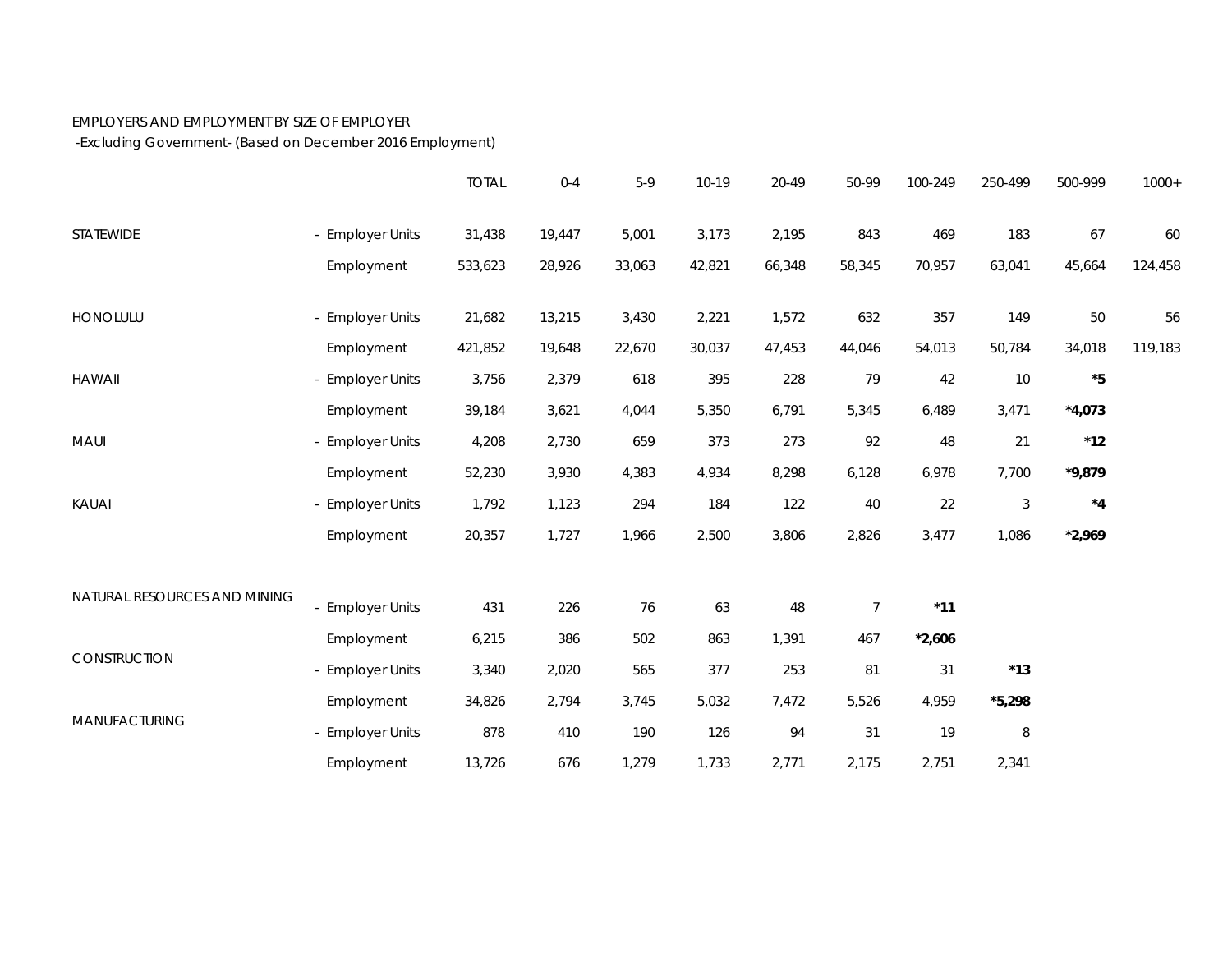## EMPLOYERS AND EMPLOYMENT BY SIZE OF EMPLOYER

-Excluding Government- (Based on December 2016 Employment)

|                                                                                 |                       | <b>TOTAL</b> | $0 - 4$ | $5-9$ | 10-19 | 20-49 | 50-99      | 100-249  | 250-499        | 500-999        | $1000+$ |
|---------------------------------------------------------------------------------|-----------------------|--------------|---------|-------|-------|-------|------------|----------|----------------|----------------|---------|
| <b>WHOLESALE TRADE</b>                                                          | - Employer Units      | 1,807        | 1,177   | 290   | 151   | 121   | 41         | 22       | $^\star 5$     |                |         |
| <b>RETAIL TRADE</b>                                                             | Employment            | 17,142       | 1,734   | 1,919 | 2,055 | 3,646 | 2,730      | 3,336    | $*1,722$       |                |         |
|                                                                                 | - Employer Units      | 2,776        | 1,445   | 572   | 332   | 217   | 87         | 72       | 27             | 12             | 12      |
| <b>TRANSPORTATION AND UTILITIES</b>                                             | Employment            | 76,540       | 2,588   | 3,809 | 4,481 | 6,750 | 6,158      | 10,925   | 8,787          | 8,236          | 24,806  |
|                                                                                 | - Employer Units      | 852          | 398     | 152   | 112   | 99    | 44         | 18       | 19             | 5              | 5       |
| <b>INFORMATION</b>                                                              | Employment            | 32,470       | 592     | 991   | 1,575 | 2,886 | 3,083      | 2,637    | 6,285          | 3,393          | 11,028  |
|                                                                                 | - Employer Units      | 512          | 368     | 59    | 31    | 26    | 15         | 6        | $\overline{4}$ | $^{\star}3$    |         |
| <b>FINANCE AND INSURANCE</b>                                                    | Employment            | 8,675        | 407     | 387   | 413   | 796   | 1,009      | 1,057    | 1,504          | $*3,102$       |         |
|                                                                                 | - Employer Units      | 1,065        | 760     | 134   | 77    | 41    | 22         | 20       | 6              | $^\star 5$     |         |
| REAL ESTATE AND RENTAL AND<br><b>LEASING</b>                                    | Employment            | 18,280       | 1,169   | 840   | 1,029 | 1,254 | 1,578      | 2,701    | 1,868          | $*7,841$       |         |
|                                                                                 | - Employer Units      | 1,608        | 1,209   | 209   | 99    | 52    | 24         | 10       | $\overline{5}$ |                |         |
|                                                                                 | Employment            | 11,813       | 1,879   | 1,367 | 1,304 | 1,561 | 1,727      | 1,535    | 2,440          |                |         |
| PROFESSIONAL AND TECHNICAL<br><b>SERVICES</b>                                   | - Employer Units      | 4,384        | 3,428   | 437   | 287   | 161   | 50         | $*21$    |                |                |         |
|                                                                                 | Employment            | 22,397       | 4,409   | 2,868 | 3,822 | 4,686 | 3,407      | $*3,205$ |                |                |         |
| MANAGEMENT OF COMPANIES AND<br><b>ENTERPRISES</b>                               | <b>Employer Units</b> | 278          | 225     | 18    | 15    | 11    | $^\star$ 9 |          |                |                |         |
|                                                                                 | Employment            | 2,930        | 241     | 120   | 227   | 372   | $*1,970$   |          |                |                |         |
| ADMINISTRATIVE & SUPPORT & WASTE<br>MANAGEMENT & REMEDIATION<br><b>SERVICES</b> | <b>Employer Units</b> | 2,324        | 1,508   | 284   | 211   | 159   | 84         | 43       | 20             | $\overline{7}$ | 8       |
|                                                                                 | Employment            | 62,546       | 2,064   | 1,893 | 2,834 | 4,949 | 5,839      | 6,800    | 6,925          | 4,226          | 27,016  |
| <b>EDUCATIONAL SERVICES</b>                                                     | - Employer Units      | 636          | 393     | 89    | 69    | 44    | 19         | 14       | 5              | $\mathfrak{Z}$ |         |
|                                                                                 | Employment            | 14,963       | 501     | 601   | 940   | 1,346 | 1,309      | 2,139    | 1,805          | 6,322          |         |